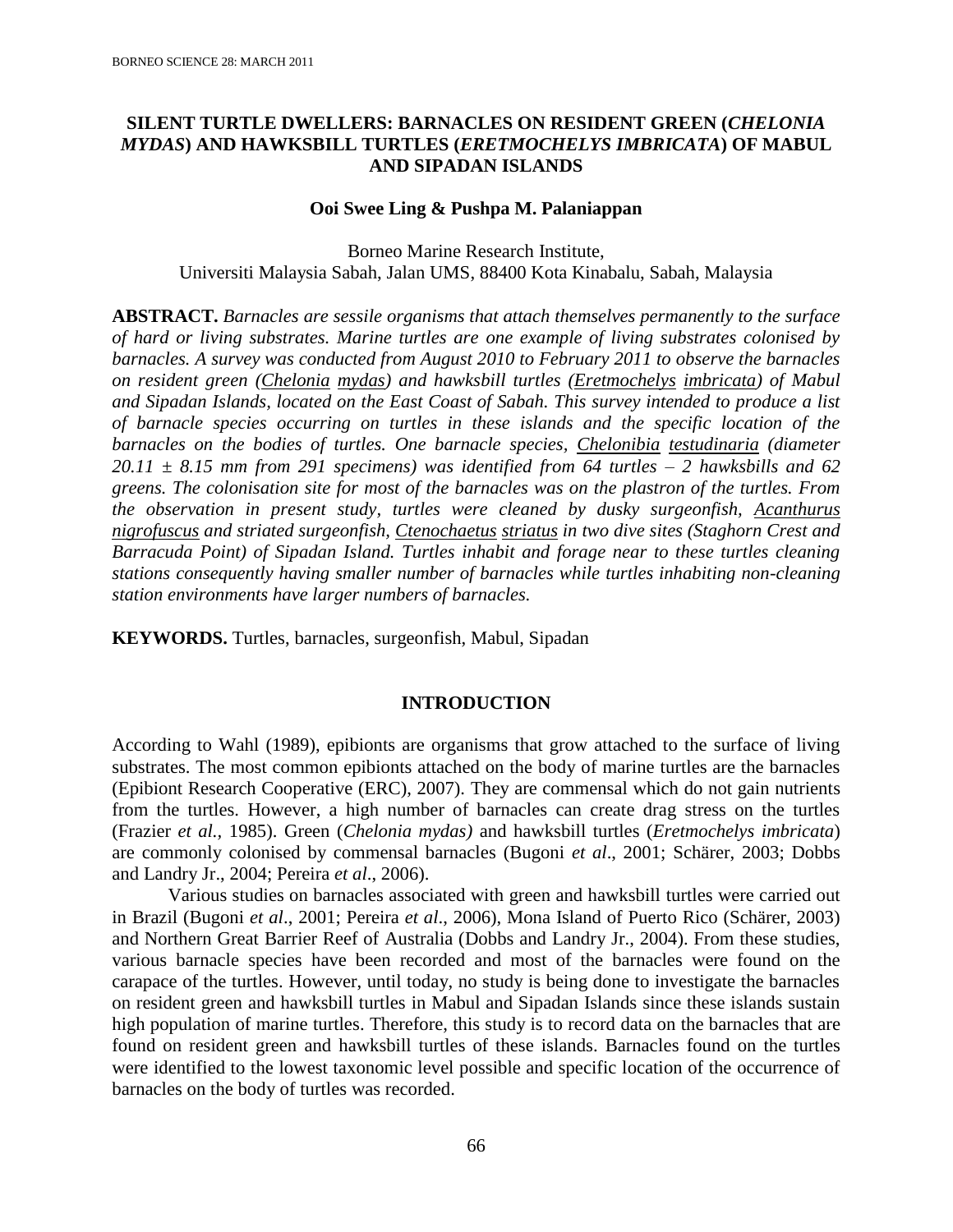The turtles can remove the barnacles by rubbing themselves against corals or sponges in the reef. In addition, cleaner organisms which occurred in cleaning stations can control the abundances of the larvae of barnacles by grazing on the body of turtles (Losey *et al.,* 1994). A cleaning station is a specific site in the coral reef with the occurrence of cleaner organisms cleaning other organisms. According to Wong (1991) and Isley *et al*. (2005), cleaning stations for marine turtles can be found in Sipadan Island. Thus, cleaning stations in Mabul and Sipadan Islands was observed in this study. The number of barnacles occurred on turtles inhabit near to cleaning stations was compared with those inhabit in non-cleaning station areas.

### **MATERIALS AND METHODS**

#### **Study Area**

Barnacle survey was conducted on resident green and hawksbill turtles of Mabul (4°14' N, 118°37'E) and Sipadan Islands (4°14' N, 118°37'E) in East Coast of Sabah (Figure 1a). The sampling dive sites for this survey are Borneo Divers Jetty, Paradise II, Ray Point and Lobster Wall of Mabul Island (Figure 1b) and Barracuda Point, Coral Garden, Whitetip Avenue, Mid Reef, Turtle Patch, Staghorn Crest, Lobster Lair, Hanging Garden, Drop Off and Turtle Cavern of Sipadan Island (Figure 1c).

Species of marine turtles that can be found in Mabul and Sipadan Islands are green (*Chelonia mydas*) and hawksbill turtles (*Eretmochelys imbricata*). The specimens of barnacle were collected from resident turtles in these islands. Field sampling on these islands was carried out every two months from August 2010 to February 2011.

#### **Data Collection**

Turtles of Mabul and Sipadan Islands were captured and brought onboard the boat where scaled photographs were taken to record the specific location of the barnacles found on the body of turtles. Specimens of barnacle were gently removed from the turtles by using a hammer and scraper. The specimens were placed in separate zip lock bags with labels and preserved in 10% formalin. The turtles were released after data and specimens collected. Later, the specimens were identified to the lowest taxonomic level possible according to the specific shell morphology of barnacle species in laboratory. The widest length of each barnacle was measured as the diameter. To observe cleaning stations in Sipadan Island, SCUBA dives were carried out and photographs were taken. The cleaner organisms which occur to clean on the marine turtles were identified.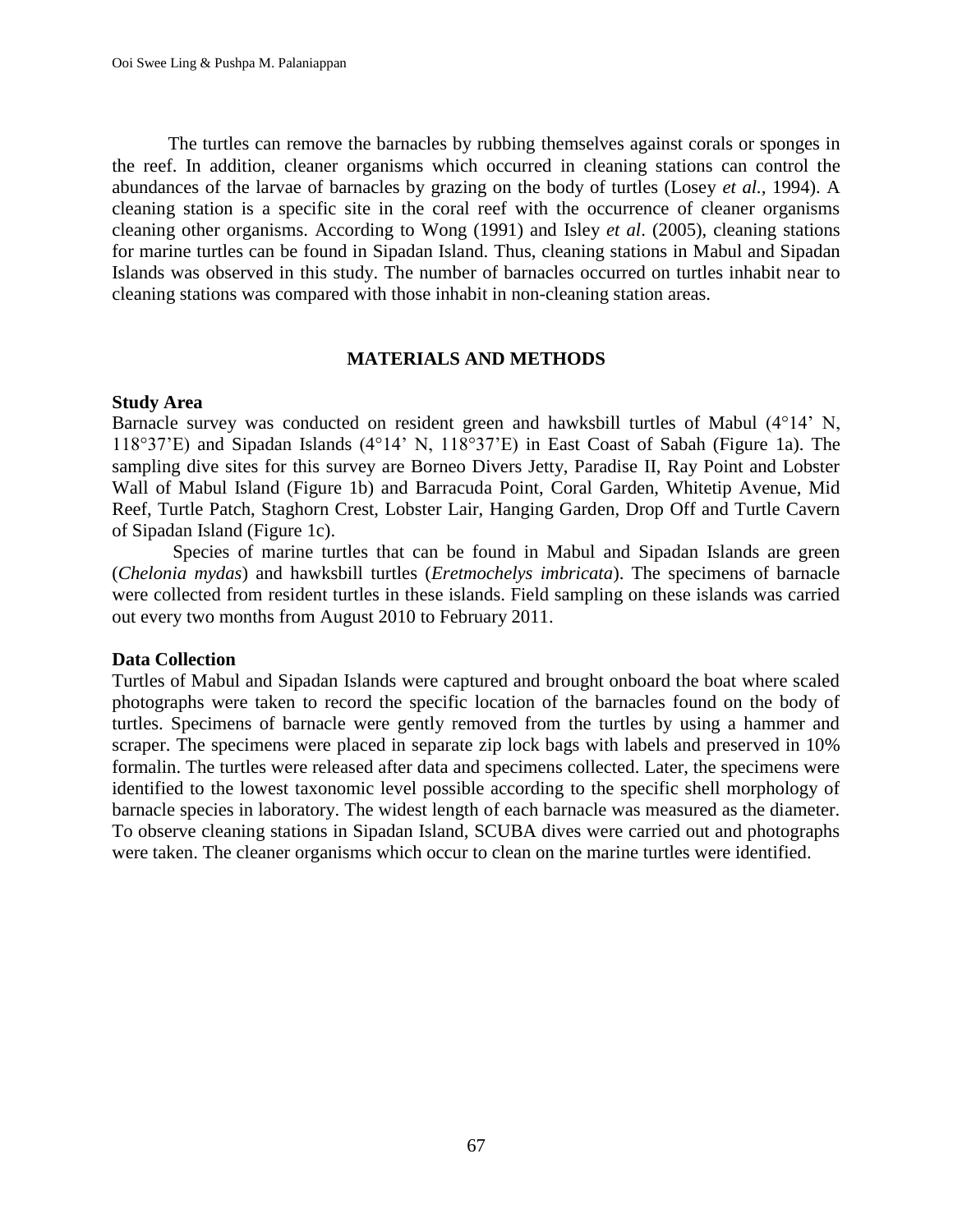Silent Turtle Dwellers: Barnacles On Resident Green (*Chelonia Mydas*) And Hawksbill Turtles (*Eretmochelys Imbricata*) Of Mabul And Sipadan Islands



**Figure 1**. **Map showing the study area [(a): Mabul and Sipadan Islands located in East Coast of Sabah, Malaysia. (b): Map of Mabul Island with all the dive sites' name and location. The sampling dive sites of the barnacle survey are shown in boxes. (c): Map of Sipadan Island with all the dive sites' name and location. Turtles were captured and released in ten dive sites (in box) of Sipadan Island].**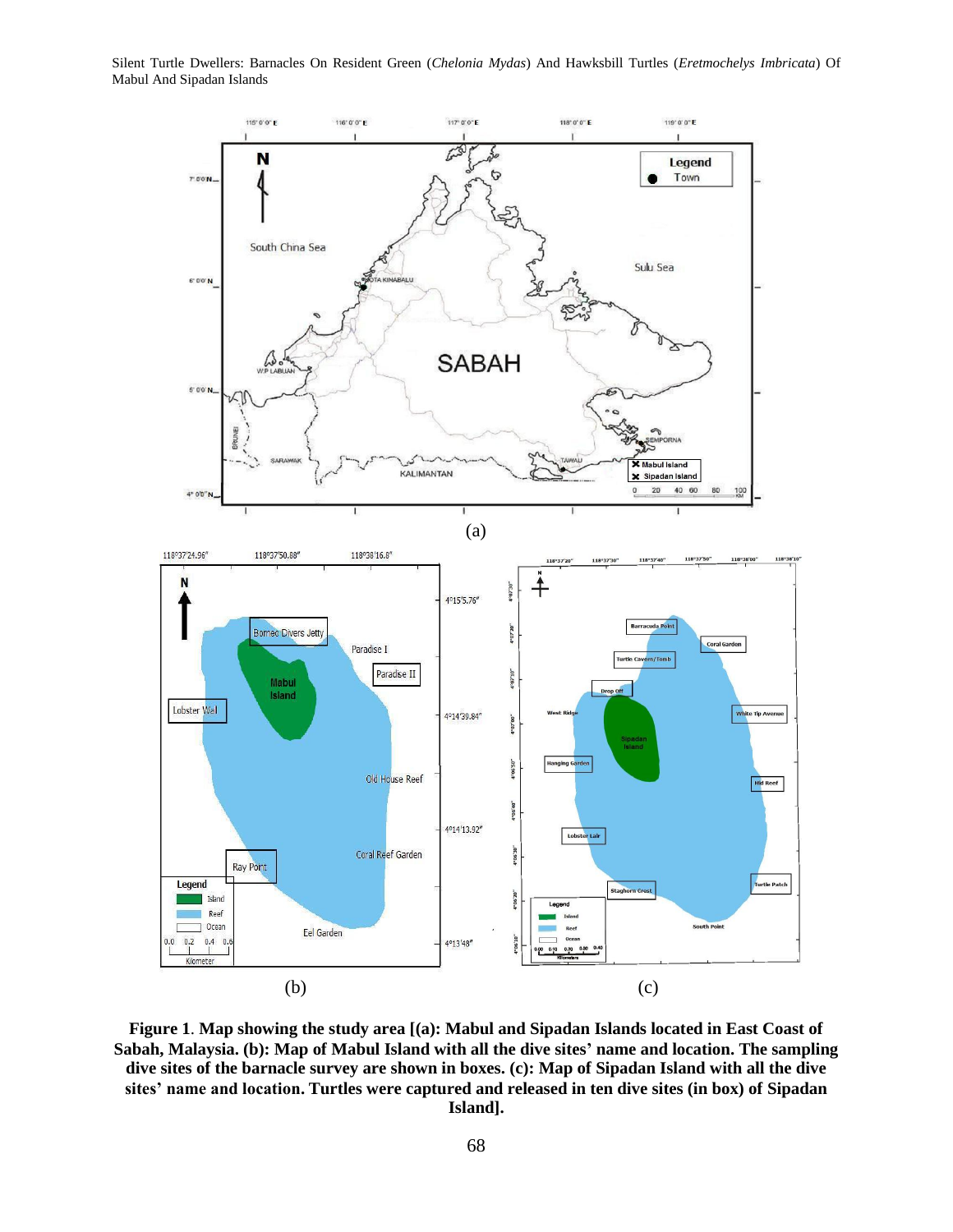#### **RESULTS AND DISCUSSION**

A total of 260 resident green (*Chelonia mydas*) and hawksbill turtles (*Eretmochelys imbricata*) were studied in this survey and 64 (24.6%) of them were found to have barnacles on their bodies. On the 64 turtles – 2 hawksbills and 62 greens, 291 specimens of barnacle were collected.

From the survey, only one barnacle species, *Chelonibia testudinaria* was sampled from the resident turtles of Mabul and Sipadan Islands. *Chelonibia testudinaria* is dome-shaped and made up of six plates of smooth wall which has shown in Figure 2. The mean of diameter recorded from the barnacle specimens was  $20.11 \pm 8.15$  (SD) mm and the largest barnacle has a diameter of 40.0 mm.



#### **Figure 2. Barnacles collected in this survey were consisted of one species,** *Chelonibia testudinaria***. The external shell morphology of this barnacle species is made up of six wall plates.**

The finding of *Chelonibia testudinaria* as the only barnacle species found on the green turtles, *Chelonia mydas* was consistent with other studies carried out by Bugoni *et al*. (2001) and Pereira *et al*. (2006) where this species was mostly found on green turtles. However, based upon the studies by Schärer (2003) and Dobbs and Landry Jr. (2004), the most frequent barnacle species recorded on hawksbill turtles, *Eretmochelys imbricata* was *Chelonibia caretta* and this was contradicted in the present study. Also, previous studies conducted by Bugoni *et al*. (2001), Schärer (2003), Dobbs and Landry Jr. (2004) and Pereira *et al*. (2006) documented variety of barnacle species found on the turtles. According to Frazier *et al*. (1985) and Schärer (2003), the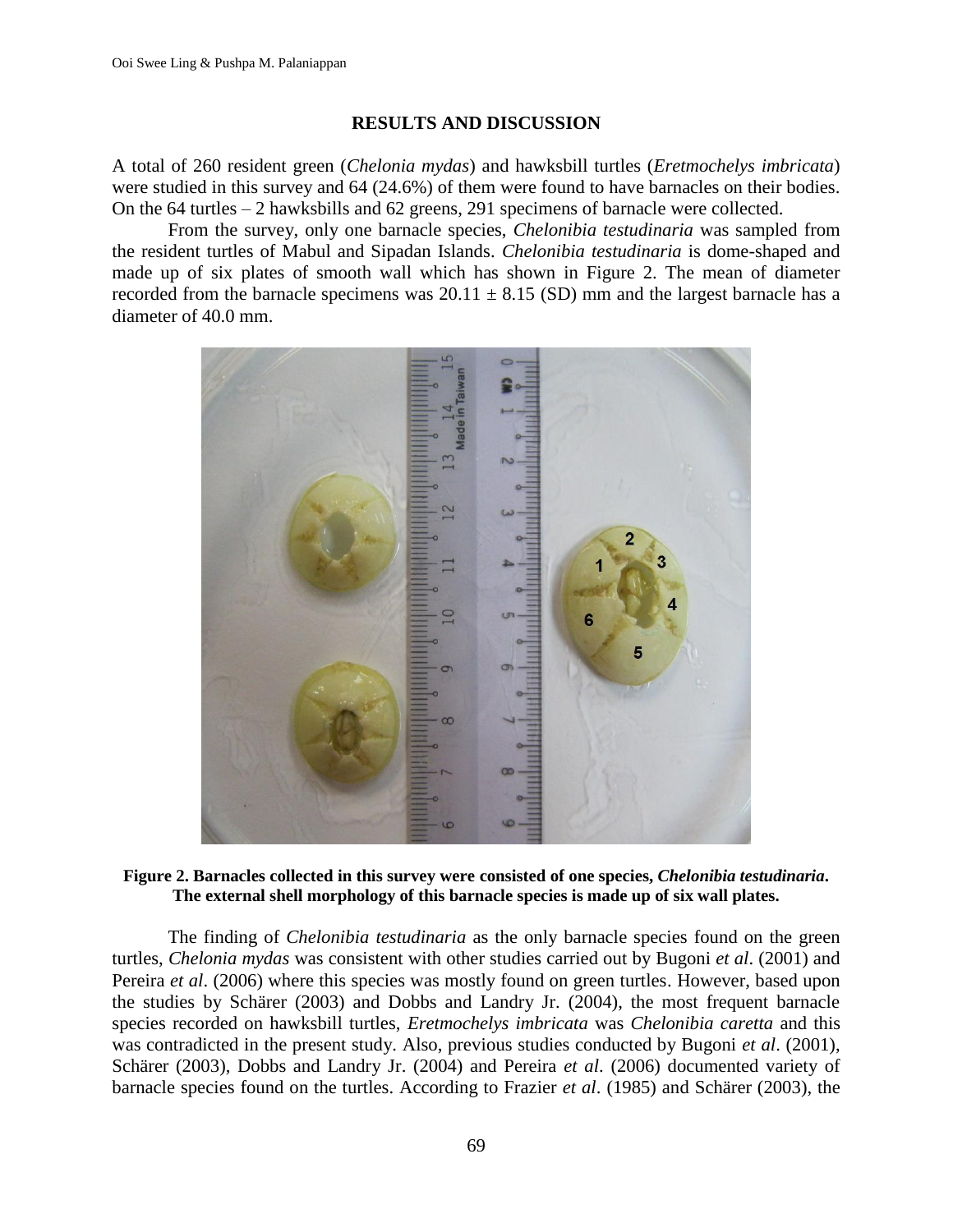Silent Turtle Dwellers: Barnacles On Resident Green (*Chelonia Mydas*) And Hawksbill Turtles (*Eretmochelys Imbricata*) Of Mabul And Sipadan Islands

external morphology, habitat and behaviour of the marine turtles may influence the variety and abundance of epibionts occurred on the turtles.

The barnacles were collected from both carapace and plastron of the turtles. The colonisation for most of the barnacles in this study was found on the pectoral and abdominal scutes of the plastron. Pereira *et al*. (2006) and ERC (2007) documented that the occurrence of barnacles were on the carapace of the turtles. The distribution of barnacles on the body of turtles could be affected by the hydrodynamic flows (Pfaller *et al.*, 2006) which may influence the settlement and food sources of barnacles.

All the resident green and hawksbill turtles (n=260) were caught in 4 dive sites of Mabul Island (Table 1) and 10 dive sites of Sipadan Island (Table 2). In Mabul Island, 15 (45.45%) turtles out of 33 turtles were found to have barnacles on their bodies. In Sipadan Island, 49 (21.59%) turtles out of 227 turtles have barnacles attached on their bodies. The ratio of turtles with barnacles over turtles caught in Mabul Island was higher than that in Sipadan Island. This suggested that there are less cleaning stations in Mabul Island. According to the observation by dive masters from these islands, they also reported that there are absences of cleaning stations in Mabul Island.

| Table 1. Number of turtles which have barnacles and number of barnacles occurred on the |  |
|-----------------------------------------------------------------------------------------|--|
| turtles in each dive sites of Mabul Island.                                             |  |

| No. | Dive sites of<br>Mabul Island | Number<br>of turtles<br>caught | Number of<br>turtle with<br>barnacles | Frequency of turtles<br>caught in each site<br>with barnacles (%) | Number of<br>barnacles<br>occurrence |
|-----|-------------------------------|--------------------------------|---------------------------------------|-------------------------------------------------------------------|--------------------------------------|
|     | <b>Borneo Divers</b><br>Jetty | 6                              |                                       | 66.67                                                             |                                      |
|     | <b>Ray Point</b>              | 12                             |                                       | 25.00                                                             |                                      |
|     | Paradise 2                    | 5                              |                                       | 60.00                                                             | 8                                    |
|     | Lobster Wall                  | 10                             |                                       | 50.00                                                             | 49                                   |

According to Isley *et al*. (2005), cleaning stations can be found in Sipadan Island where marine organisms are cleaned by cleaner organisms such as cleaner shrimp and fishes. Marine turtles were documented to be cleaned by two-spot bristletooth (*Ctenochaetus binotatus*) and surgeonfish (*Acanthurus* sp.) at cleaning stations in Sipadan Island (Wong, 1991 and Isley *et al*., 2005). In this study, cleaning stations were observed in Staghorn Crest and Barracuda Point of Sipadan Island (Figure 1c). The turtles were grazed both the hard shell and soft parts by dusky surgeonfish, *Acanthurus nigrofuscus* and striated surgeonfish, *Ctenochaetus striatus*.

The result in present study suggested that the occurrence of cleaning stations influenced the number of barnacles attached on the turtles. The number of barnacles on turtles caught in Staghorn Crest and Barracuda Point was compared with that in Drop Off because cleaning stations were observed in Staghorn Crest and Barracuda Point. The number of barnacles on turtles caught in these two dive sites is smaller than in Drop Off (Table 2). Therefore, marine turtles which inhabit and forage near to cleaning stations have smaller number of barnacles as compared to those that inhabit in non-cleaning station. According to Caine (1986), epibionts attached on turtles can be influenced by the occurrence of cleaning agent. In addition, the abundance and distribution of barnacles on turtles is affected when turtles are rubbing their bodies on hard objects such as corals and barrel sponges (Caine, 1986 and Losey *et al*., 1994).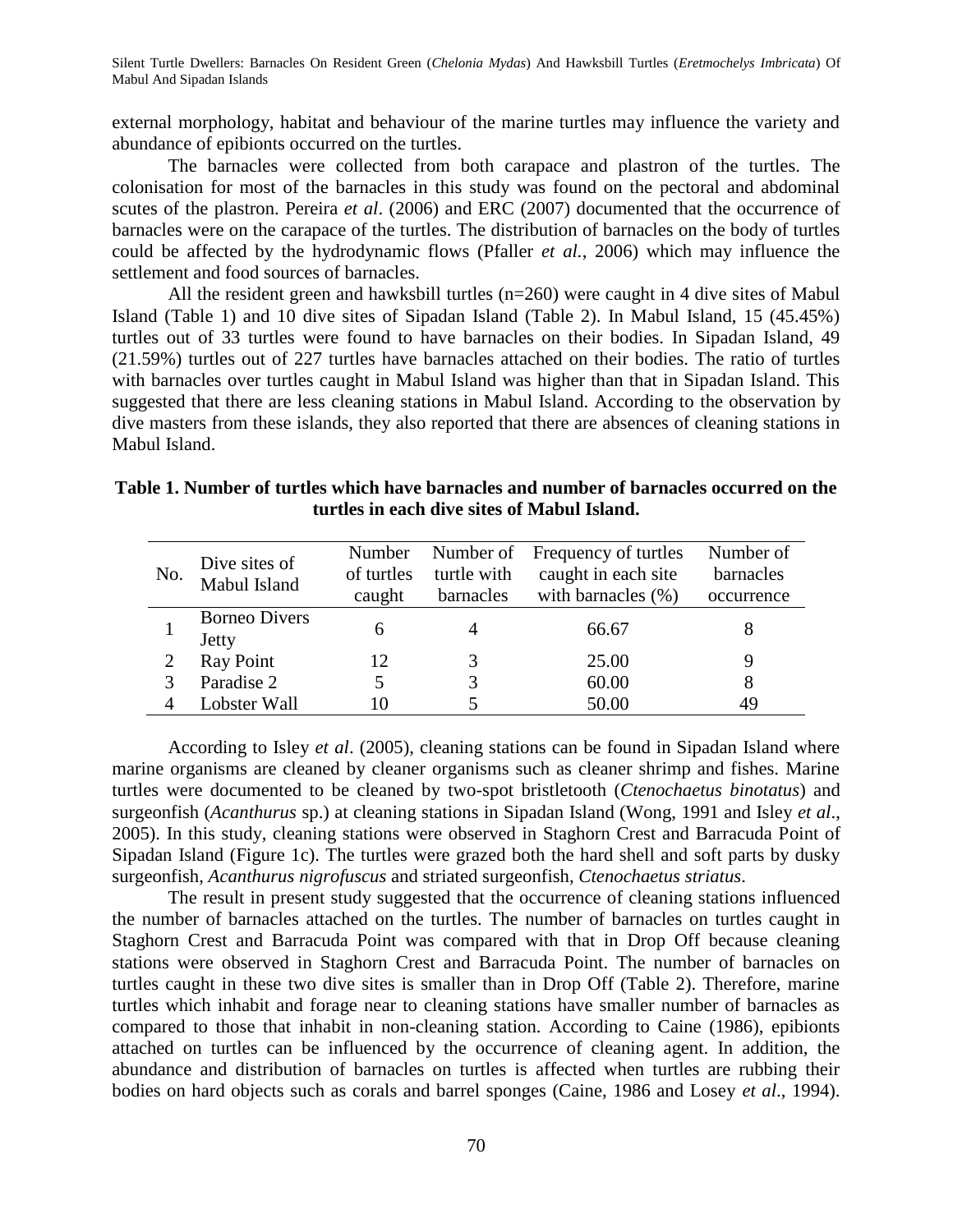This was evidenced in present study and Isley *et al*. (2005) whereby barrel sponges in Sipadan Island were observed to be worn smooth by the rubbing activities of turtles.

| No.            | Dive sites of<br>Sipadan Island | Number<br>of turtles<br>caught | Number of<br>turtle with<br>barnacles | Frequency of<br>turtles caught in<br>each site with<br>barnacles $(\%)$ | Number of<br>barnacles<br>occurrence |
|----------------|---------------------------------|--------------------------------|---------------------------------------|-------------------------------------------------------------------------|--------------------------------------|
|                | Hanging<br>Garden               | 28                             |                                       | 25.00                                                                   | 21                                   |
| $\overline{2}$ | <b>Staghorn Crest</b>           | 59                             |                                       | 11.86                                                                   | 19                                   |
| 3              | Lobster Lair                    | 28                             | 8                                     | 28.57                                                                   | 21                                   |
| 4              | Drop Off                        | 29                             | 8                                     | 27.59                                                                   | 112                                  |
| 5              | Mid Reef                        | 47                             | 13                                    | 27.66                                                                   | 32                                   |
| 6              | <b>Turtle Patch</b>             | 15                             | 1                                     | 6.67                                                                    | 3                                    |
| 7              | Whitetip<br>Avenue              | 5                              |                                       | 20.00                                                                   |                                      |
| 8              | <b>Turtle Cavern</b>            | 1                              |                                       | 100.00                                                                  | 3                                    |
| 9              | Barracuda<br>Point              | 11                             | 3                                     | 27.27                                                                   | 5                                    |
| 10             | Coral Garden                    | 4                              |                                       | 0.00                                                                    |                                      |

# **Table 2. Number of turtles which have barnacles and number of barnacles occurred on the turtles in each dive sites of Sipadan Island.**

*Chelonibia testudinaria* was the only barnacle species found on the resident green (*Chelonia mydas*) and hawksbill turtles (*Eretmochelys imbricata*) of Mabul and Sipadan Islands. These barnacles occurred mainly on the plastron of the turtles which was opposed to previous studies. Surgeonfish, *Acanthurus nigrofuscus* and *Ctenochaetus striatus* were found to clean on the body of turtles at the cleaning stations. The occurrence of cleaning stations affected the number of barnacles on the turtles. Barnacles on marine turtles were recorded in other places such as Brazil and Puerto Rico but no previous study has been conducted in Mabul and Sipadan Islands of Malaysia. Therefore, this study recorded the data of barnacles found on marine turtles of Mabul and Sipadan Islands, Malaysia.

## **ACKNOWLEDGEMENTS**

We would like to thank the following organization for financial assistance: Ministry of Science, Technology and Innovation of Malaysia (Sciencefund Research Grant No. 04-01-10-SF0141) and WWF-Malaysia (Grant No. UMS0000569); and Sabah Parks, Borneo Divers and Sea Sports (Sabah) Sdn Bhd and staffs of Borneo Marine Research Institute, UMS for donations in kind. Ms Fredyanna Gabriellia Tinsung is thanked for helping generously in various phases of work in this study.

## **REFERENCES**